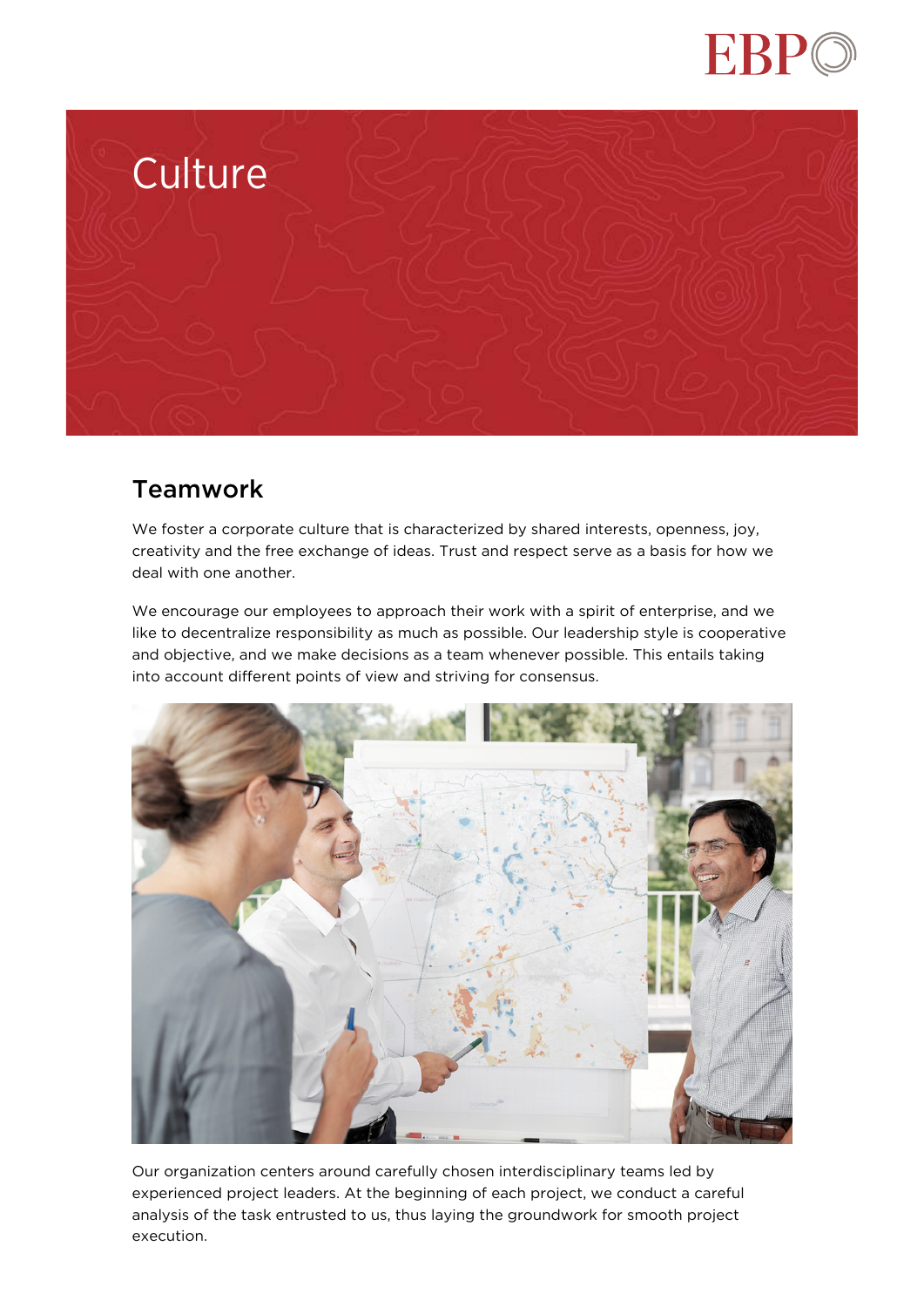Our employees take responsibility from their very first day, but they also receive the very best support. More senior employees are assigned to assist new employees when they start out. Orientation mornings and two-day external seminars also help new employees quickly get a secure foothold. One important goal of orientation is to enable new hires to quickly take on full responsibility for their own work and projects, as well as for building relationships with clients and contributing to the development of our company.



## A pleasant environment

We do everything we can to ensure that we are an attractive employer, and we strive for continual improvement. In pursuit of this goal, we invest in good terms of employment and overall conditions as well as in a cooperative personnel culture and corporate ethos. Employees enjoy a great deal of day-to-day flexibility thanks to our annualized hours approach. Many of our employees also take advantage of the option of working part-time or from home when projects, customers and team setups allow. We do this to foster a healthy work-life balance that meets everyone's needs.

Our flexible, modern spaces in Stadelhofen in central Zurich create a pleasant, constructive work environment and provide the ideal conditions for communication and focused work, both alone and in teams.